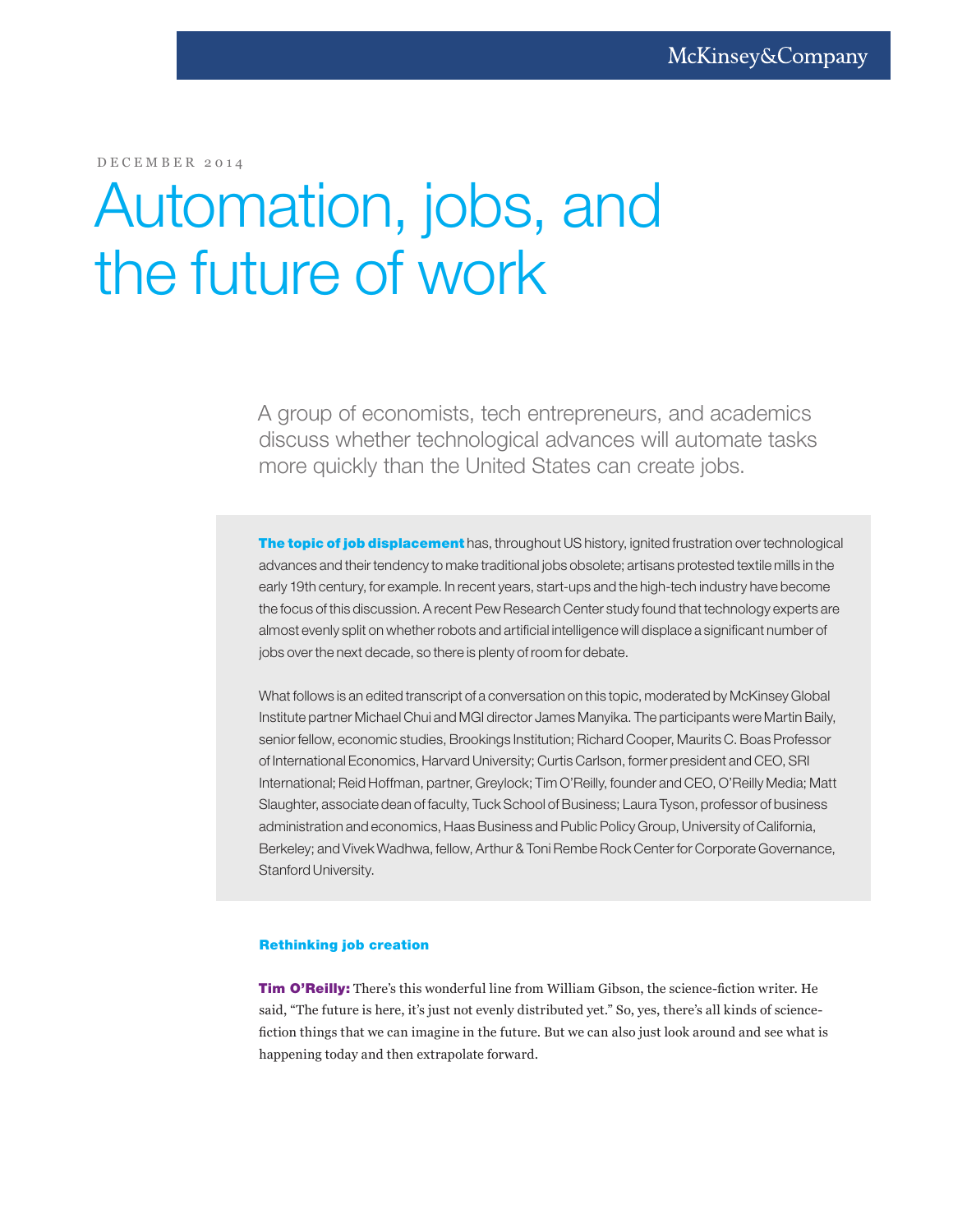**Reid Hoffman:** If you look at most of the automation, it comes down to man–machine combinations. And all productivity means is that when you have productivity increases, each person is doing more. And therefore, the unit—the number of people to do this amount of work goes down, right? But that then creates resources for doing other work. The most simple one was the transformation from an agricultural economy. We used to have a huge percentage—

**James Manyika:** Forty-one percent of employment, right?

2

Reid Hoffman: Yes, was making food. And now it's under 2 percent. What happens with that 40 percent of the population? Well, they go on to other jobs. Now, the reason this topic is urgent is whether exponentiating Moore's law changes the rule or not. There's always painful dislocation. Can we make that pain a lot less? Can we make the time cycle shorter?

I want to share one of the things I learned from a recent trip to Shenzhen, because it's one of the most interesting manufacturing hubs. We went to Huawei. I was expecting, as a Silicon Valley technologist, that it would be a complete line of robots. The whole thing would be automated because that would obviously be the thing to do.

Roughly 60 percent of it was automated and 40 percent of it was still people. And it's all a question of choice. You say, "is that just because of low cost?" No, no. These are actually high-pay, high-skill jobs. The answer is actually that, in the future, adaptability is key, and people are more adaptable. So when they set up the machine line and it's all machines, there is a huge amount of retooling to shift from line one to line two, whereas the people are much more easy to shift.

Tim O'Reilly: If you look at this idea that it's a combination of man and machine, and you look at some of the examples that have really kind of surprised us in just how they've taken off—like Uber, like the Apple store—they are actually cases where humans are made more powerful by this background. And that creates a better customer experience, which creates new demand.

Ultimately, we are going to be focused on making better experiences for consumers, and that will not necessarily be automatable. When we say we want to create jobs, that takes away agency. It's this notion that "I will hire you, and you will work for the man." That whole cultural ideal is an artifact. It's not written in stone.

**Reid Hoffman:** I think the optimistic scenario is, as Tim was describing, that we have not only a creation of new industries and new jobs, which are essentially a kind of full-time salary work, but also the creation of a lot of different economic opportunities where people can be microentrepreneurs—they can do all sorts of things. And that we can facilitate because we're in a networked age, with a faster ability to have inventions and to scale up and double down on the inventions that actually work.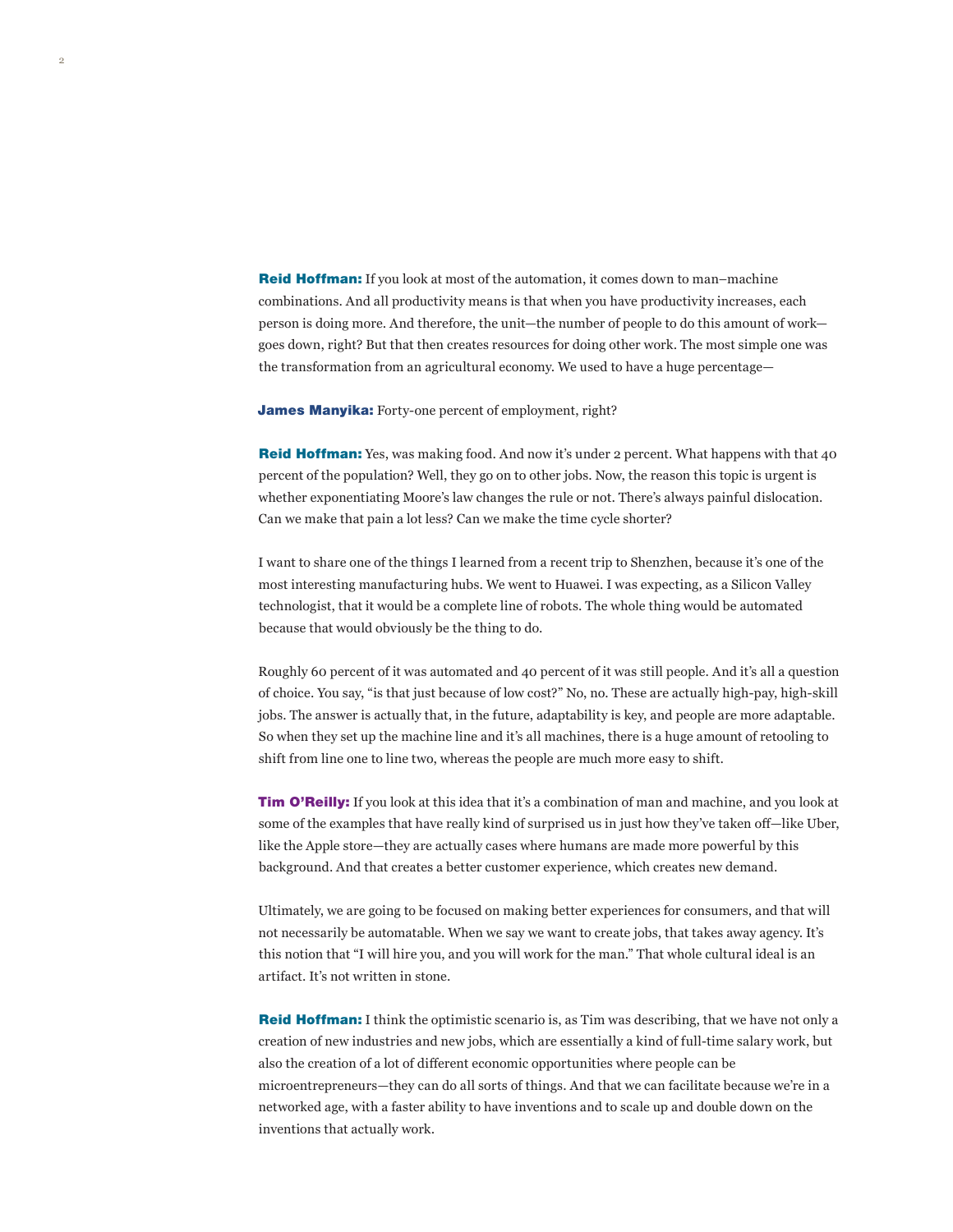You know, the whole move from the agricultural age to the industrial age actually came with a super amount of pain, too. The pessimistic scenario is, roughly speaking, we have a serious youthunemployment problem today. And when a large percentage of unemployed youths think they don't have a future, that usually leads to some form of civil instability. And so that civil instability can compound and create reactions that then actually block out the optimistic future.

### Who owns the machines?

Matt Slaughter: We have a deep kind of risk-taking culture, a lot of institutions concerned with how markets work—especially capital markets—and a lot of public policies that have supported job creation in America. My hope wavers a little bit if I add the adjective "good" to jobs. And I think that's a really important question.

It's quite clear, in the US in recent years, that we're not creating enough good jobs. People care a lot about their W-2s—what incomes are they earning? If you segment this by educational attainment, 96.2 percent of the US workforce since 2000 is in an educational cohort whose total money earnings, inflation adjusted, have been falling, not rising.

That includes even people with four-year-college degrees and nonprofessional advanced degrees. The only ones that have been rising are the PhDs, on average, and then the professional degrees: the doctors, the lawyers, and the MBAs. So that's a little sobering if you think about whether we are going to create good jobs. And a big open question that we'll probably talk about—and our panelists already rightly pointed to—is public policies.

**Laura Tyson:** I am with Matt on this. We live in a market economy. Supply and demand ultimately determine the level of employment. So a number of jobs will be created, but the quality of jobs is a huge question, I think. What's happening with the technology, which is skill biased and labor saving, is that it's eliminating middle-income jobs but is complementary to high skills. The jobs are high-income jobs because some smart people have to work with the technology. But there's a very large number of people who are being pushed down into lower-income jobs.

The second thing that's really important—it's been with us for a long time—is the growing gap between productivity and wages. And you can see this in the gap between productivity, a measure of the bounty of brilliant machines, and how it's being distributed in terms of wages.

If we had an inflation-adjusted, productivity-adjusted minimum wage today, it would be something like \$25 [an hour]. We would not be arguing about \$10. Public policy is, if anything, moving backward. It's certainly not moving forward at the level of the race. So the policy makers lose the race, and a lot of displaced workers, a lot of American families, lose the race. And that is my concern.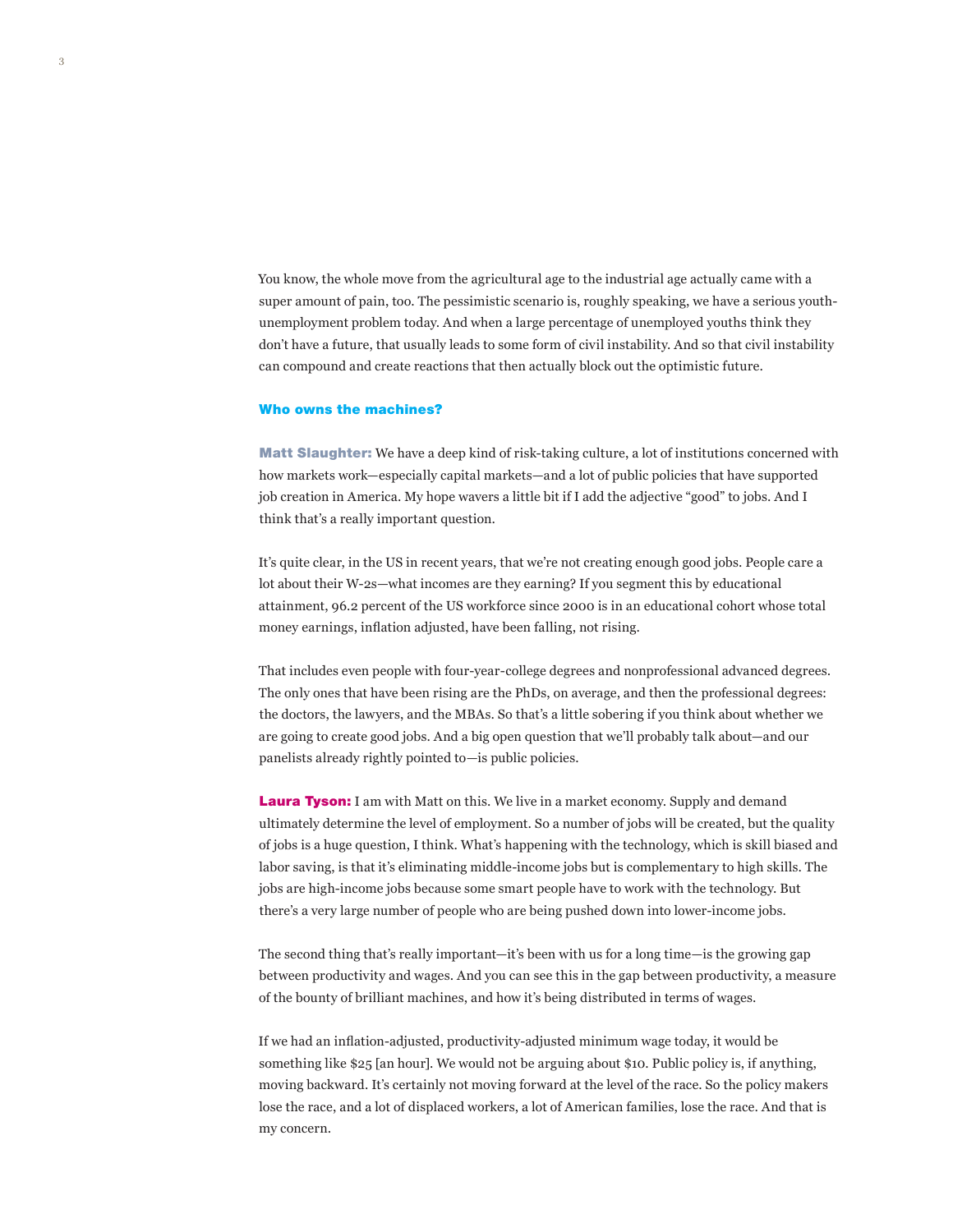We're talking about machines—machines displacing people, machines changing the ways in which people work. Who owns the machines? Who should own the machines? Perhaps what we need to think about is the way in which the workers who are working with the machines are part owners of the machines.

#### Getting the workforce to adapt

**Vivek Wadhwa:** So what we're going to see is automation. Right now, manufacturing is trickling back to the United States. It's not rushing back, because of the infrastructure costs, because of the difficulty in retraining a workforce. Give it 5 or 7 years and that trickle becomes a flood. Give it 15 years, and now we have the robots going out on strike saying, "stop the 3-D printers, they're taking our jobs away." Because everywhere you go, you're talking about decimation, decimation, decimation. We cannot retrain the workforce. Now, what are the solutions?

Curtis Carlson: Today, take any field—biotech, infotech, nanotech, energy, healthcare, education. Every one, right now, is wide open to revolutionary transformational developments. The only limitation we have is our ability to exploit them; that's the only limitation we have.

Maybe we're looking at the wrong symptoms as opposed to looking at the fundamentals—we are not innovating at the speed of the economy. We are not adapting fast enough. But just about everything you can imagine can be automated. So what does that world look like? It's hard to know. But in the short term, the number of opportunities we have in America is unprecedented. One problem is education. The good news is, again, that technology is beginning to create curricula that can transform education.

### Job quality and fiscal policy

**Martin Baily:** I was struck recently by learning that in one of our largest banks, the turnover rate for bank tellers is 50 percent a year. So, being a bank teller now is no longer a sort of skilled job; it's no longer really a well-paid job. We've had this change in technology, obviously. We've put a lot of the intelligence into the IT systems, so we don't need such skilled bank tellers. But if you ever go inside a bank, you sort of long for the days when the bank teller was more skilled.

The banks obviously have decided, as have Walmart and many, many other companies, that it's more cost effective to use workers that don't have much training, that probably don't have a lot of education—although I think training is more important—but instead to build productivity into the production system. They're very good at that. But it does create a huge number of not-verygood jobs, together with a set of jobs for the conceptualizers, the people that can take advantage of the technology, that have high incomes.